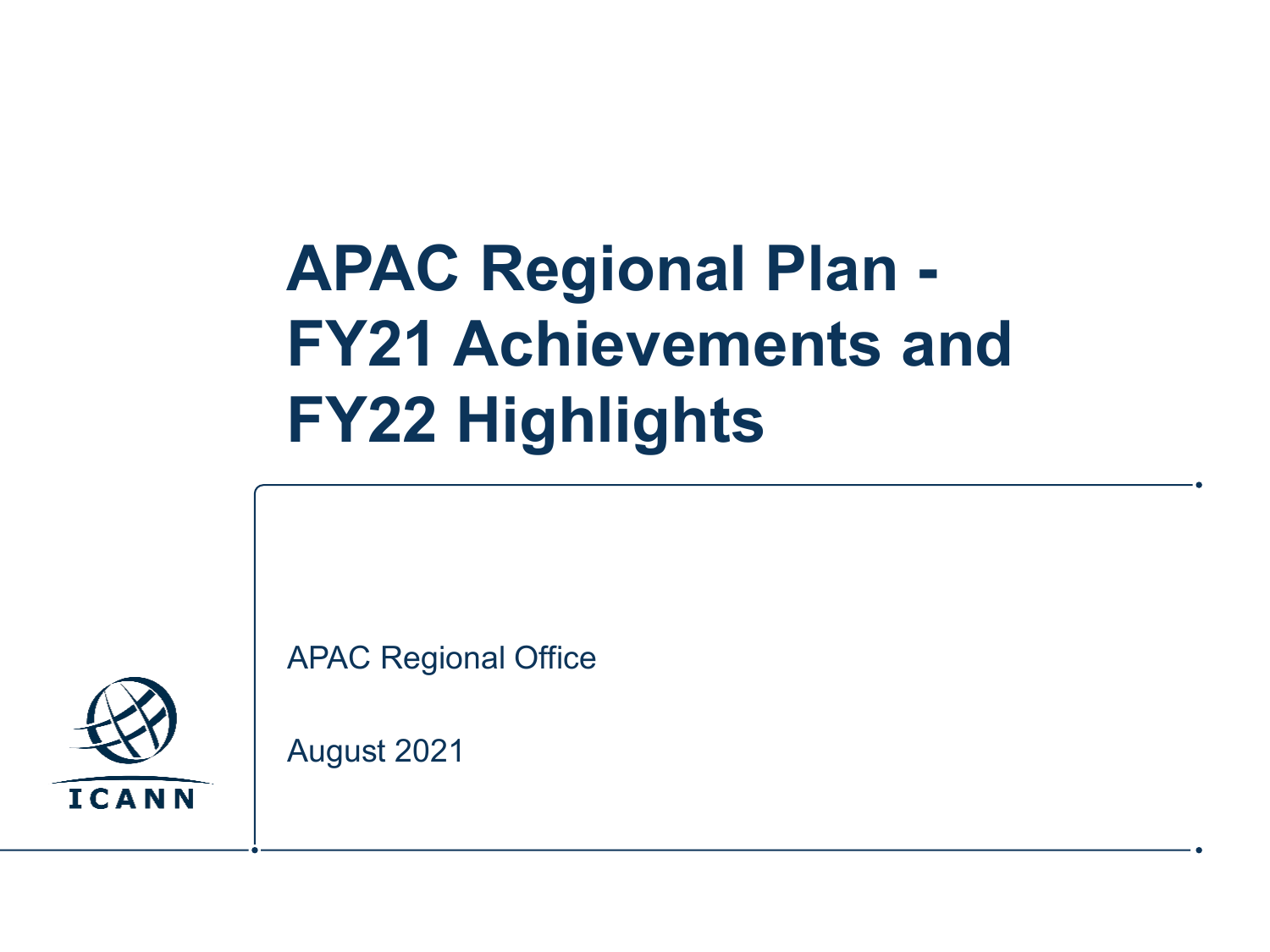#### **ICANN Strategic Plan FY21-25**

#### **Five (5) Objectives**

- 1. Security of DNS and DNS Root Server System
- 2. Effectiveness of ICANN's MS model
- 3. Evolve unique identifier systems
- 4. Address geopolitical issues impacting ICANN's mission
- 5. Ensure financial sustainability



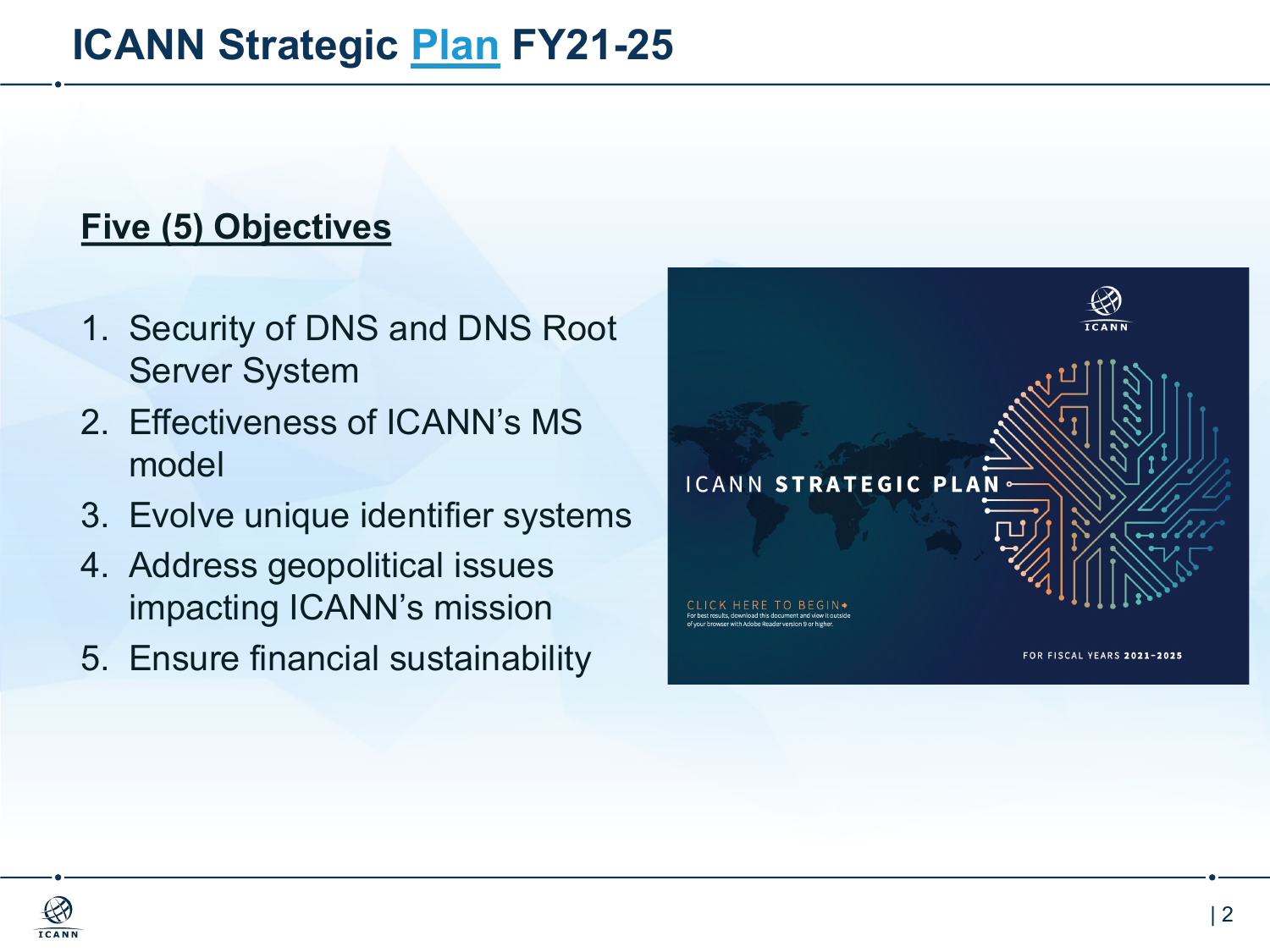#### **APAC Regional Plan FY21-25**

#### **Contribute to Four (4) Objectives**

- 1. Security of DNS and DNS Root Server System
- 2. Effectiveness of ICANN's MS model
- 3. Evolve unique identifier systems
- 4. Address geopolitical issues impacting ICANN's mission
- 5. Ensure financial sustainability

#### **Asia Pacific Regi Plan for Fiscal Yo** 2021-2025

1 July 2020 - 30 June 2025

**Asia Pacific Regional Office** 1 July 2020



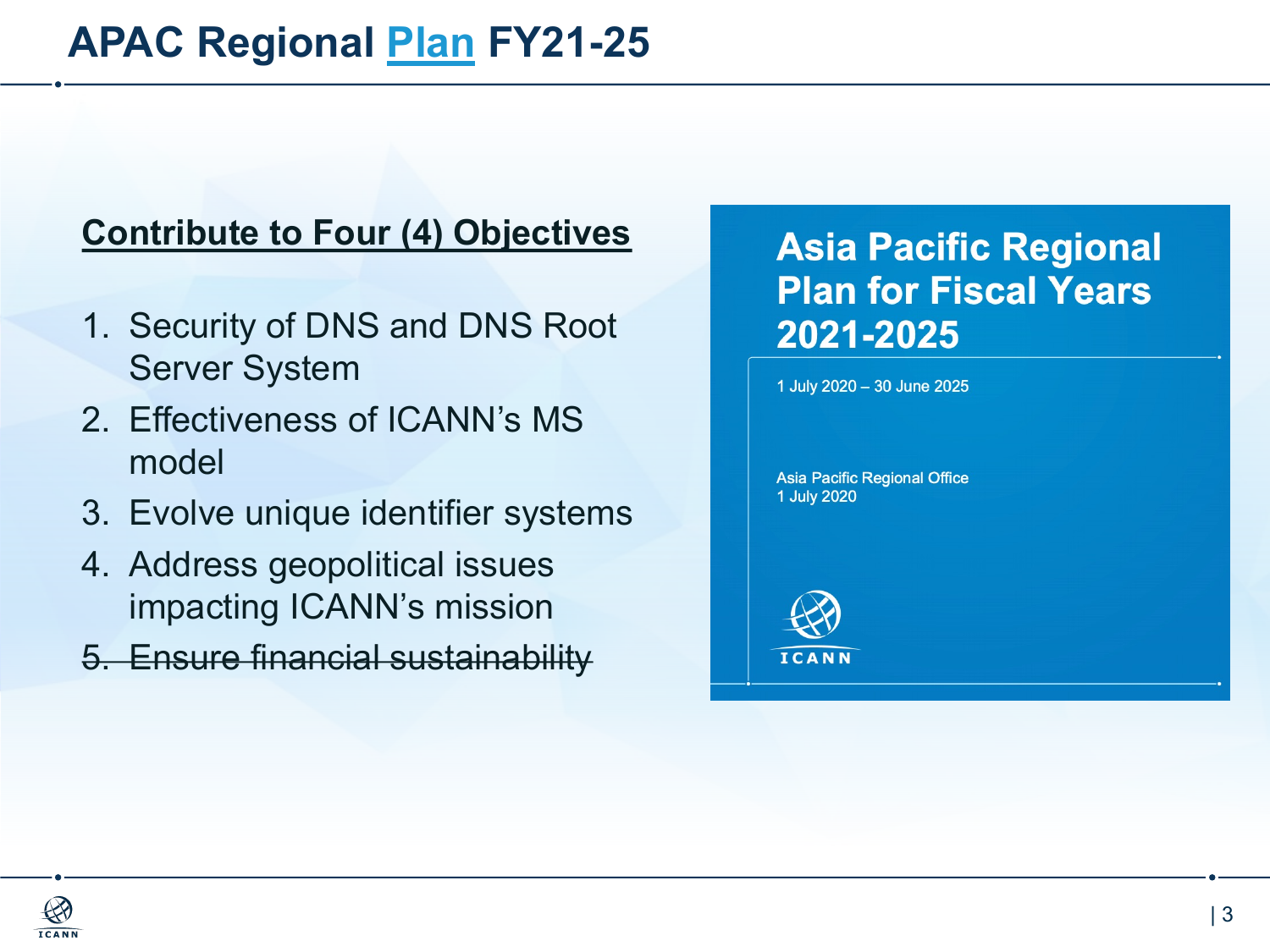# **(1) Security of DNS & Root Server System**

| <b>Engagement Area / Activity</b>                                                            | <b>FY 21 Milestones / Achievements</b>                                                                                                                                                                                               | <b>Highlights for FY22</b>                                                           |
|----------------------------------------------------------------------------------------------|--------------------------------------------------------------------------------------------------------------------------------------------------------------------------------------------------------------------------------------|--------------------------------------------------------------------------------------|
| Partner the APAC community to<br>participate in and raise awareness<br>of technical projects | <b>DNS Abuse Activity Reporting</b><br>(DAAR) project<br>NIXI (.in ccTLD) participated<br><b>Identifier Technology Health</b><br><b>Indicators (ITHI) project</b><br>APNIC contributed to research<br>on resolver concentration data | <b>Continue: DAAR</b><br>$\bullet$<br>Possible new en<br>$\bullet$<br>areas: KINDNS, |
| Explore other technical<br>partnerships with the APAC<br>community                           | <b>NASSCOM (India)</b><br><b>Launched DNS Project</b><br>$\bullet$<br><b>Competition</b>                                                                                                                                             | <b>Complete DNS F</b><br>$\bullet$<br>Competition                                    |

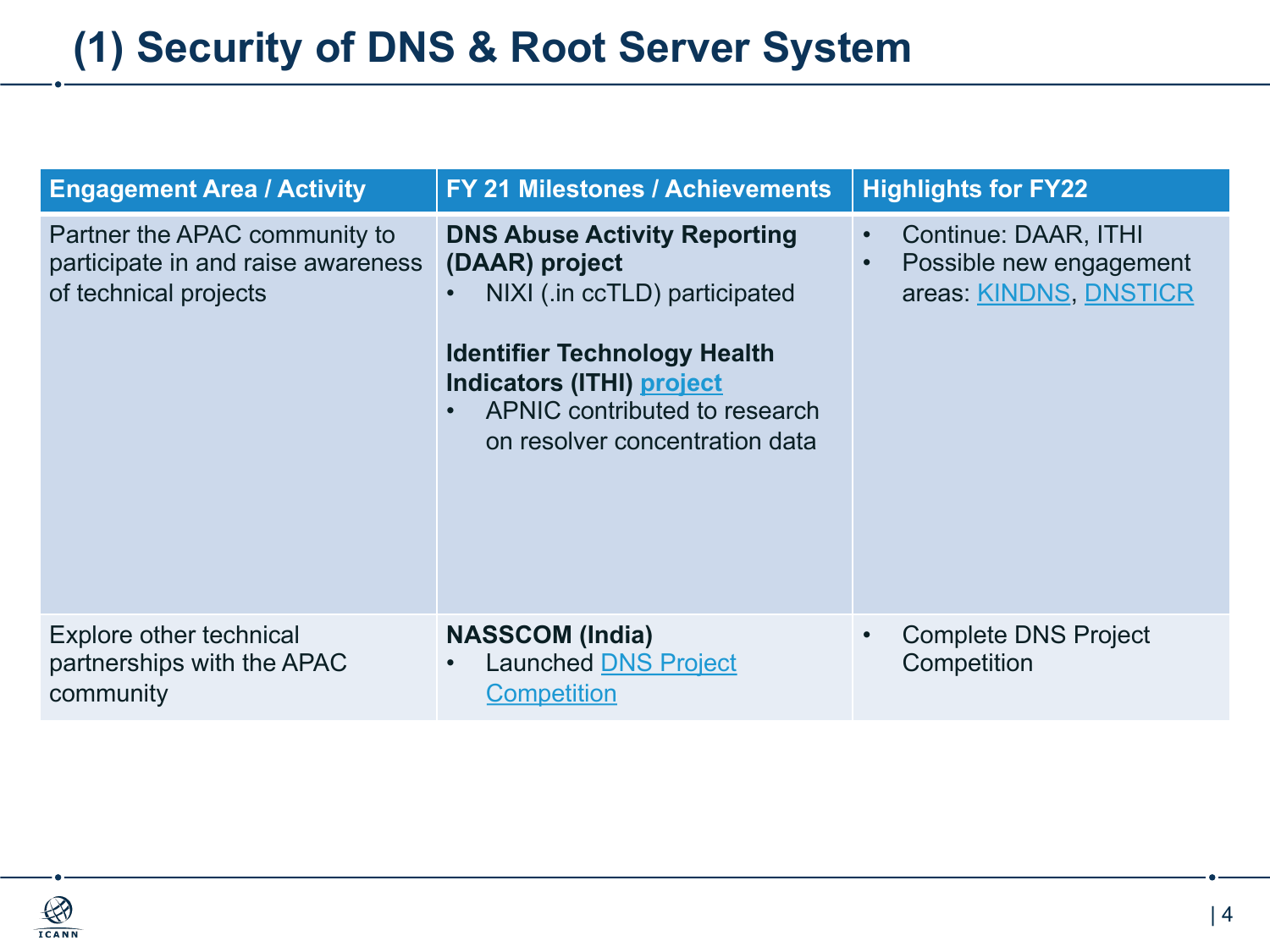| <b>Engagement Area / Activity</b>                                         | <b>FY 21 Milestones / Achievements</b>                                                                                                                                                                                                                                                                                                                               | <b>Highlights for FY22</b>                          |
|---------------------------------------------------------------------------|----------------------------------------------------------------------------------------------------------------------------------------------------------------------------------------------------------------------------------------------------------------------------------------------------------------------------------------------------------------------|-----------------------------------------------------|
| <b>Explore other technical</b><br>partnerships with the APAC<br>community | <b>C-DAC (India)</b><br><b>Established Train-the-trainer</b><br>program<br>C-DAC delivered 3 DNS security<br>$\bullet$<br>webinars in 2020. ICANN org<br>supported and collaborated on 2<br>other training activities in Nov<br>2020 and Jul 2021.<br>C-DAC offers a six-month diploma<br>$\bullet$<br>course in Networking<br>(incorporating content from<br>ICANN) | Continue to partner /<br>$\bullet$<br>support C-DAC |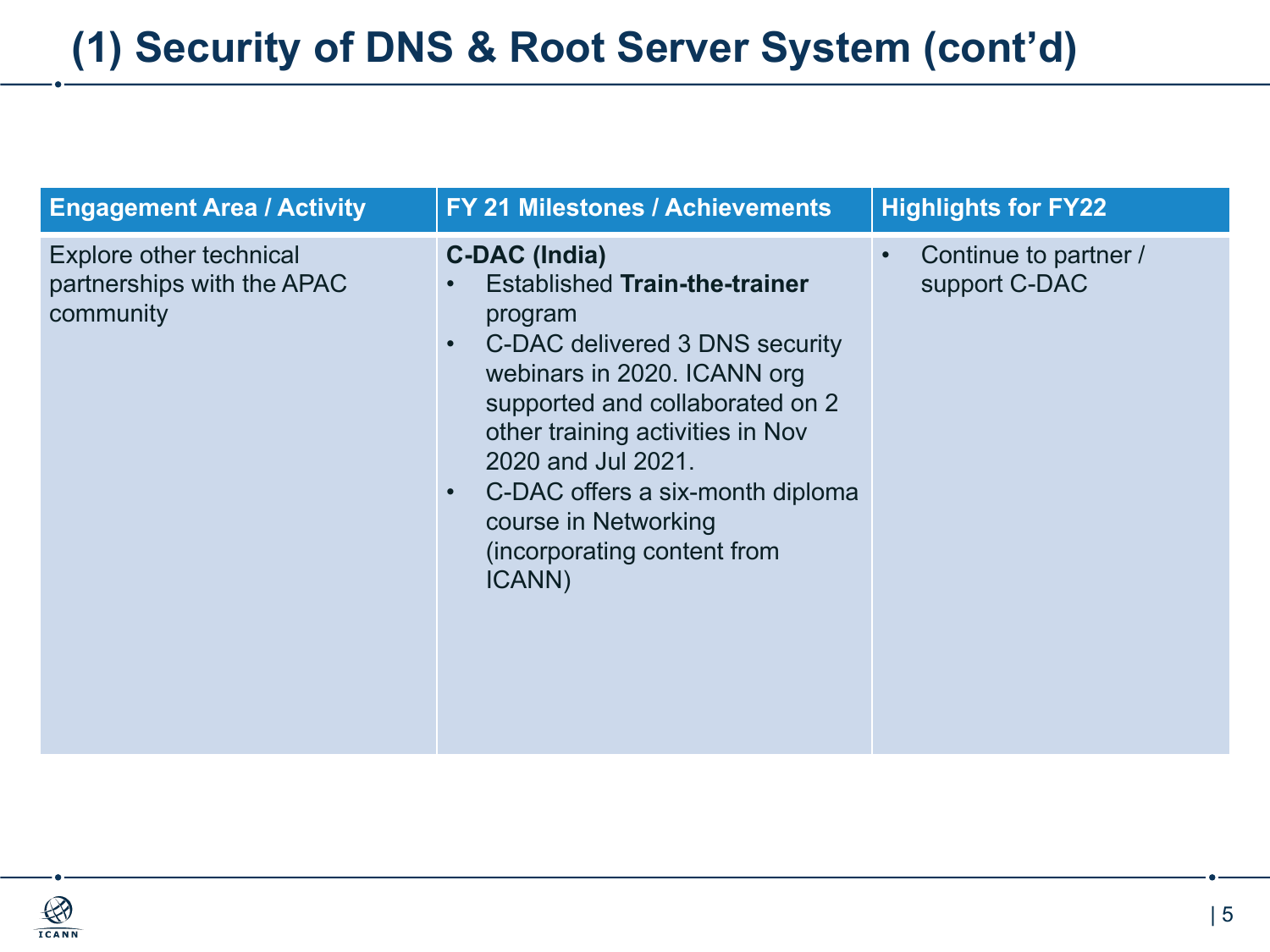# **(1) Security of DNS & Root Server System (cont'd 2)**

| <b>Engagement Area / Activity</b>                                                                                                                                                                                                                    | <b>FY 21 Milestones / Achievements</b>                                                                                                                                                                                                  | <b>Highlights for FY2</b>                                                                                 |
|------------------------------------------------------------------------------------------------------------------------------------------------------------------------------------------------------------------------------------------------------|-----------------------------------------------------------------------------------------------------------------------------------------------------------------------------------------------------------------------------------------|-----------------------------------------------------------------------------------------------------------|
| Communicate/raise awareness<br>on key topics:<br>How the DNS works<br><b>Root Server System</b><br>$\bullet$<br>DNS operations and security<br>$\bullet$<br>Adoption of global open<br>$\bullet$<br>Internet standards (e.g.<br>DNSSEC, DNS BCP etc) | <b>Engagement opportunities</b><br>include:<br><b>Beijing Cybersecurity</b><br>Conference 2020<br><b>National/Regional NOGs</b><br>$\bullet$<br><b>DNS Security Trainings</b><br>$\bullet$<br><b>Broadband India Forum</b><br>$\bullet$ | Continue to feat<br>$\bullet$<br>key events / pla<br>Launch inaugura<br>$\bullet$<br><b>DNS Forum 202</b> |
| <b>DNSSEC</b> deployment                                                                                                                                                                                                                             | ccTLDs .fm and .fj signed<br>DNSSEC. 58% of APAC<br>ccTLDs have signed DNSSEC<br>(global rate at 56%)                                                                                                                                   | Continue with a<br>$\bullet$                                                                              |
| <b>ICANN Managed Root Server</b><br>(IMRS)                                                                                                                                                                                                           | <b>IMRS cluster in Singapore</b><br>$\bullet$<br>Palau (1 <sup>st</sup> IMRS instance)<br>Sydney, Australia<br>4 in India (Mumbai, Bengaluru,<br>Mohali, and Guwahati)<br>Xining (Qinghai province),<br>China                           | Continue to look<br>$\bullet$                                                                             |

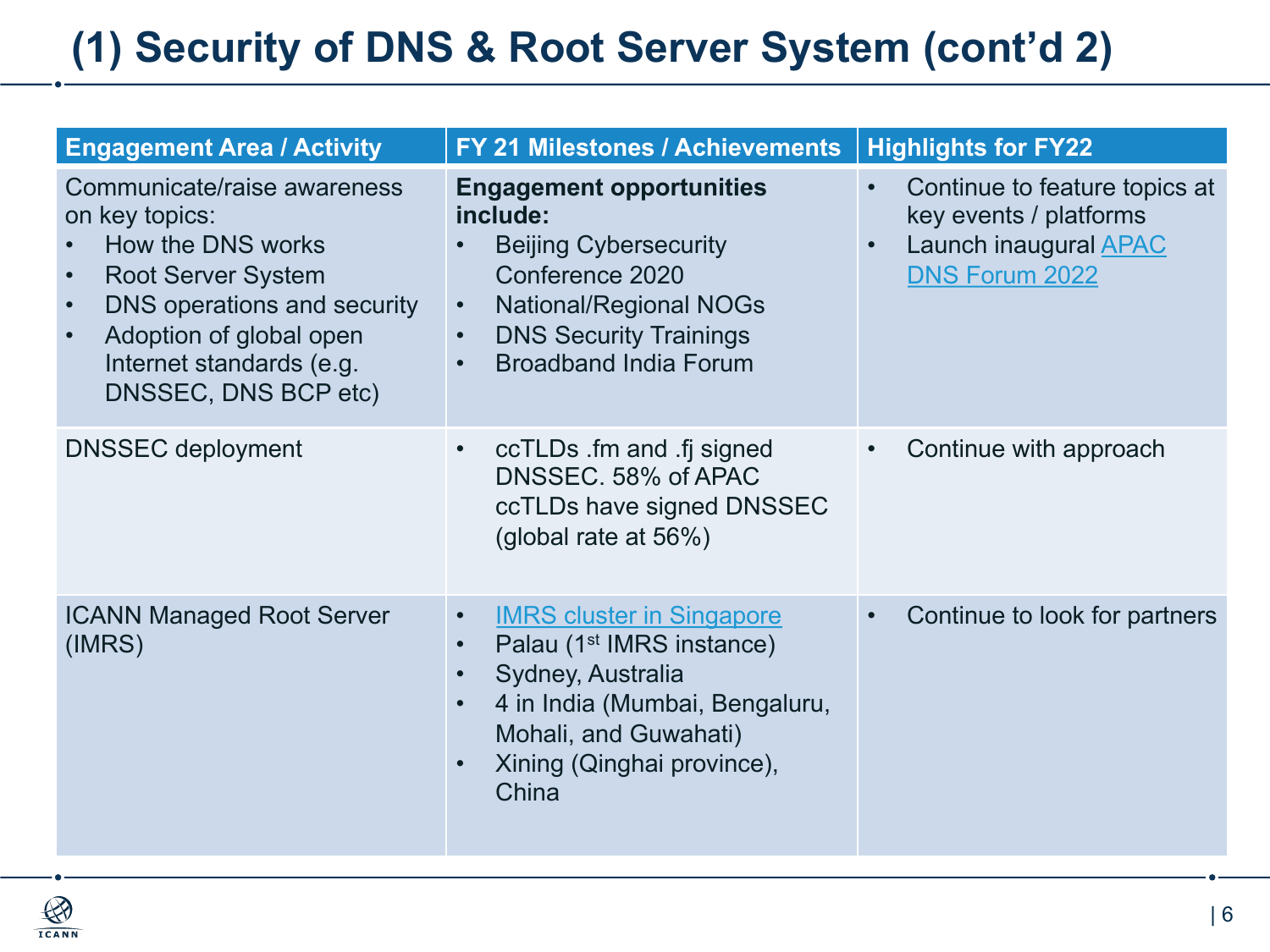| <b>Engagement Area / Activity</b>                                                                                          | <b>FY 21 Milestones / Achievements</b>                                                                                                                                                                                                                                                                                                                                        | <b>Highlights for FY22</b>                                                           |
|----------------------------------------------------------------------------------------------------------------------------|-------------------------------------------------------------------------------------------------------------------------------------------------------------------------------------------------------------------------------------------------------------------------------------------------------------------------------------------------------------------------------|--------------------------------------------------------------------------------------|
| Grow a network to contribute to<br>the governance and technical<br>evolution of DNS root server<br>operations and services | 3/10 RSS Governance Working<br><b>Group (GWG)</b> members from<br>the APAC region<br>Representatives provided<br>regular RSS related<br>updates to their local<br>communities (China and<br>Japan)<br><b>RSSAC Caucus - a new</b><br>community member joined<br>(China)<br><b>APAC Space - Initiated RSS</b><br>related discussions through the<br><b>APAC Space platform</b> | Continue to explore<br>$\bullet$<br>opportunities to update<br><b>APAC community</b> |

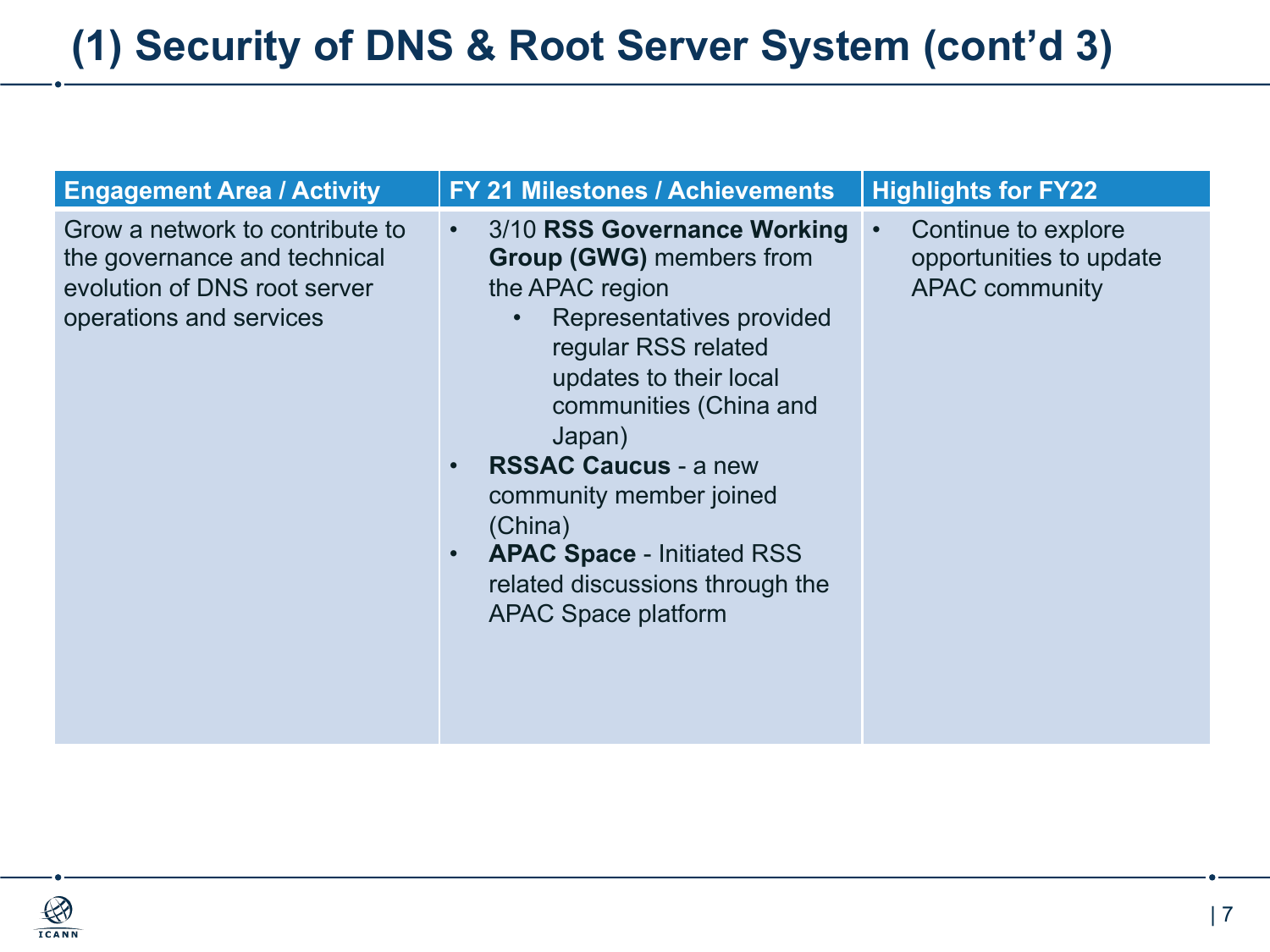## **(2) Effectiveness of ICANN's MS model**

| <b>Engagement Area / Activity</b>                                            | <b>FY 21 Milestones / Achievements</b>                                                                                                                                                                                                                                                                                                                                                                                                    | <b>Highlights for FY22</b>                                                                                            |
|------------------------------------------------------------------------------|-------------------------------------------------------------------------------------------------------------------------------------------------------------------------------------------------------------------------------------------------------------------------------------------------------------------------------------------------------------------------------------------------------------------------------------------|-----------------------------------------------------------------------------------------------------------------------|
| Support the APAC community<br>during ICANN readouts and<br><b>APAC Space</b> | <b>ICANN Readouts</b><br>India<br>$\bullet$<br>Japan<br>$\bullet$<br>China<br>$\bullet$<br>Youth<br>$\bullet$<br><b>APAC Space</b><br>$\bullet$                                                                                                                                                                                                                                                                                           | China Space launched<br><b>Launch APRALO readout</b>                                                                  |
| Community participation                                                      | <b>PDP Leaders</b><br><b>Rafik Dammak - Expedited</b><br>PDP (EPDP) on the Temporary<br><b>Specification for Generic Top-</b><br>Level Domain (gTLD)<br><b>Registration Data (Phase 2)</b><br><b>Cheryl Langdon Orr - New</b><br>$\bullet$<br>gTLD Subsequent Procedures<br>Kenny Huang & Anil Jain -<br>ccPDP4<br><b>Public Comments</b><br><b>Reference Label Generation</b><br>Rulesets (LGRs) for the Second<br>Level - 58% from APAC | Develop mentorship program.<br>Framework to focus on:<br><b>Shadowing mentors</b><br>$\bullet$<br>"Hands-on" learning |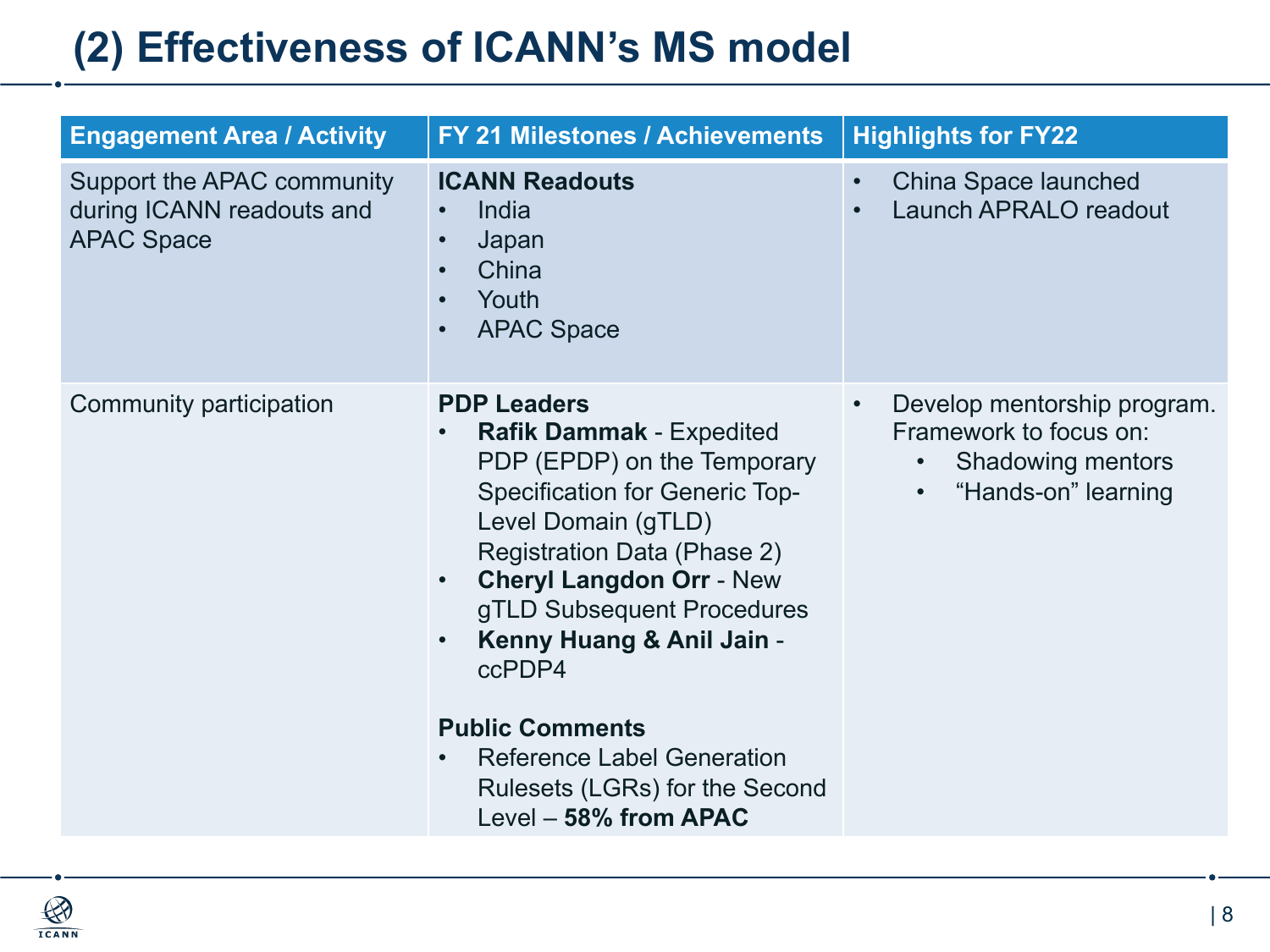#### **(2) Effectiveness of ICANN's MS model (cont'd)**

| <b>Engagement Area / Activity</b> | <b>FY 21 Milestones / Achievements</b>                                                                                                                                                                                                                                                                                                                                                                                                                | <b>Highlights for FY22</b> |
|-----------------------------------|-------------------------------------------------------------------------------------------------------------------------------------------------------------------------------------------------------------------------------------------------------------------------------------------------------------------------------------------------------------------------------------------------------------------------------------------------------|----------------------------|
| Community participation (cont'd)  | <b>Community Groups</b><br>Jordan Carter - ccNSO Council<br><b>Vice-Chair</b><br>Satish Babu - APRALO Chair<br>Pär Brumark - GAC Vice-Chair<br><b>UASG Leaders</b>                                                                                                                                                                                                                                                                                    |                            |
|                                   | Dr. Ajay Data - UASG Chair,<br><b>Local Initiatives Working Group</b><br>Chair<br>Dr. U.B. Pavanaja - UASG Vice<br>$\bullet$<br>Chair<br><b>Nitin Walia - EAI Working</b><br>$\bullet$<br><b>Group Vice Chair</b><br><b>Satish Babu - Technology</b><br>$\bullet$<br><b>Working Group Chair</b><br><b>Abhishek Mishra - Technology</b><br>$\bullet$<br><b>Working Group Vice Chair</b><br>Rajiv Kumar - Technology<br><b>Working Group Vice Chair</b> |                            |

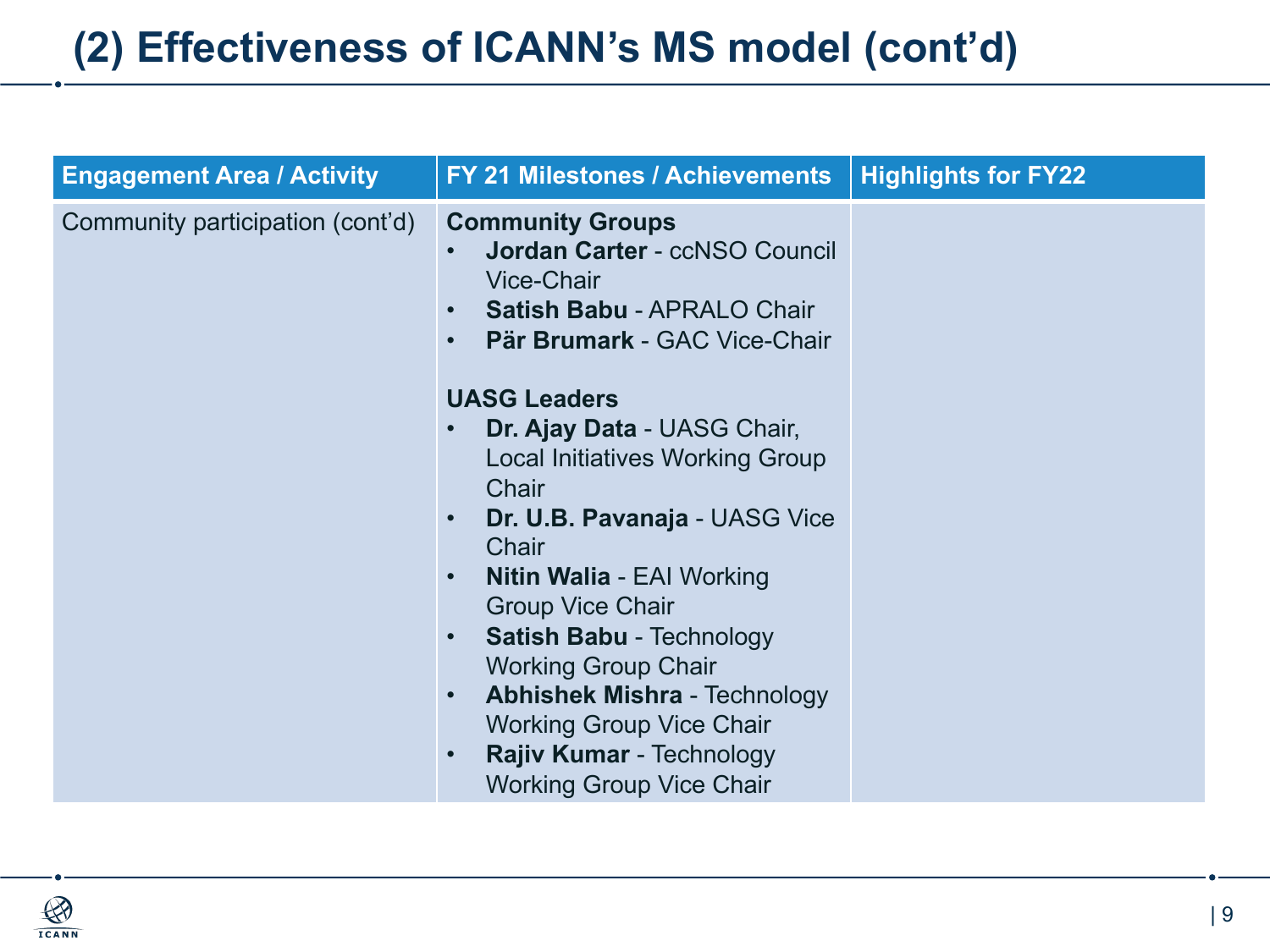## **(2) Effectiveness of ICANN's MS model (cont'd 2)**

| <b>Engagement Area / Activity</b>                           | <b>FY 21 Milestones / Achievements</b>                                                                                                                                                                                                                                                                                                                                                                                                                                                                            | <b>Highlights for FY22</b>                     |
|-------------------------------------------------------------|-------------------------------------------------------------------------------------------------------------------------------------------------------------------------------------------------------------------------------------------------------------------------------------------------------------------------------------------------------------------------------------------------------------------------------------------------------------------------------------------------------------------|------------------------------------------------|
| Support regional and local<br>Internet Governance (IG) fora | $IGFs - 5$<br>$\bullet$<br>$SIGs - 8$<br>$\bullet$<br><b>Regional IG events /</b><br>$\bullet$<br>conferences $-6$<br>Highlights:<br>$\bullet$<br><b>ICANN Board Chair</b><br>$\bullet$<br>Maarten Botterman spoke<br>at the inaugural China IGF,<br><b>Netmission Academy 2021</b><br>(Training VI), and the India<br>School on Internet<br>Governance (inSIG2020).<br>Co-hosted the 2nd ICANN<br><b>APAC-TWNIC</b><br><b>Engagement Forum.</b><br><b>ICANN Board Member</b><br>Akinori Maemura<br>participated. | Continue with current<br>$\bullet$<br>approach |

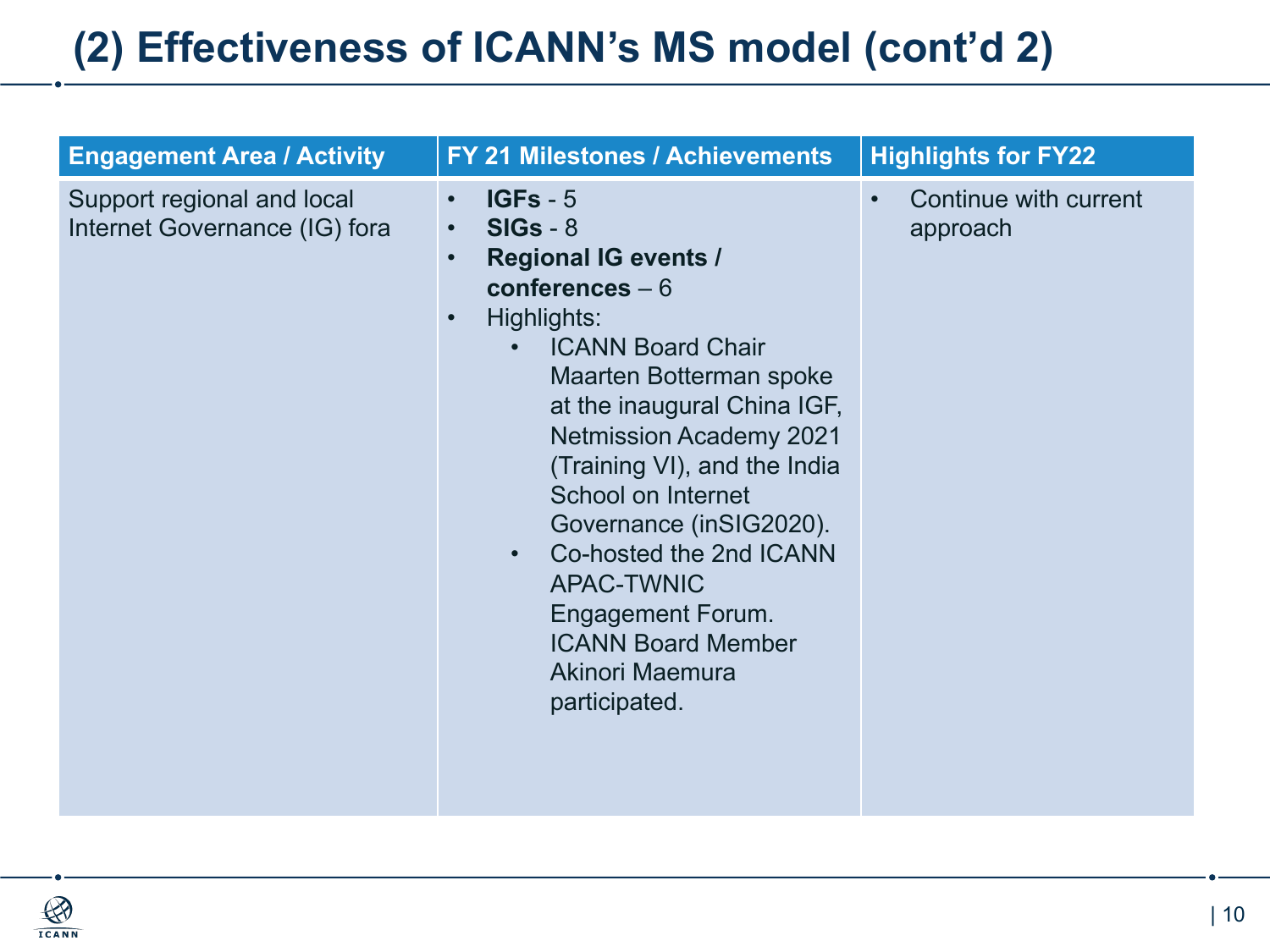## **(3) Evolve unique identifier systems (UA and IDNs)**

| <b>Engagement Area / Activity</b> | <b>FY 21 Milestones / Achievements  </b>                                                                                                                                                                                                                                                                                                                                                                                 | <b>Highlights for FY22</b>     |
|-----------------------------------|--------------------------------------------------------------------------------------------------------------------------------------------------------------------------------------------------------------------------------------------------------------------------------------------------------------------------------------------------------------------------------------------------------------------------|--------------------------------|
| Universal Acceptance (UA)         | <b>UA Local Initiatives</b><br>China<br>India<br>$\bullet$<br><b>Thailand</b><br>$\bullet$<br><b>UASG-related initiatives</b><br>China – Coremail and CNNIC<br>supported global EAI testing<br>project<br>Coremail (China) and THNIC<br>$\bullet$<br>(Thailand) contributed to EAI<br>case study<br><b>Partnership</b><br><b>APTLD - APAC UA Training</b><br>$\bullet$<br>Program<br>Others - 9 engagements at<br>events | Continue with curi<br>approach |

 $\bigotimes_{T \subseteq ANN}$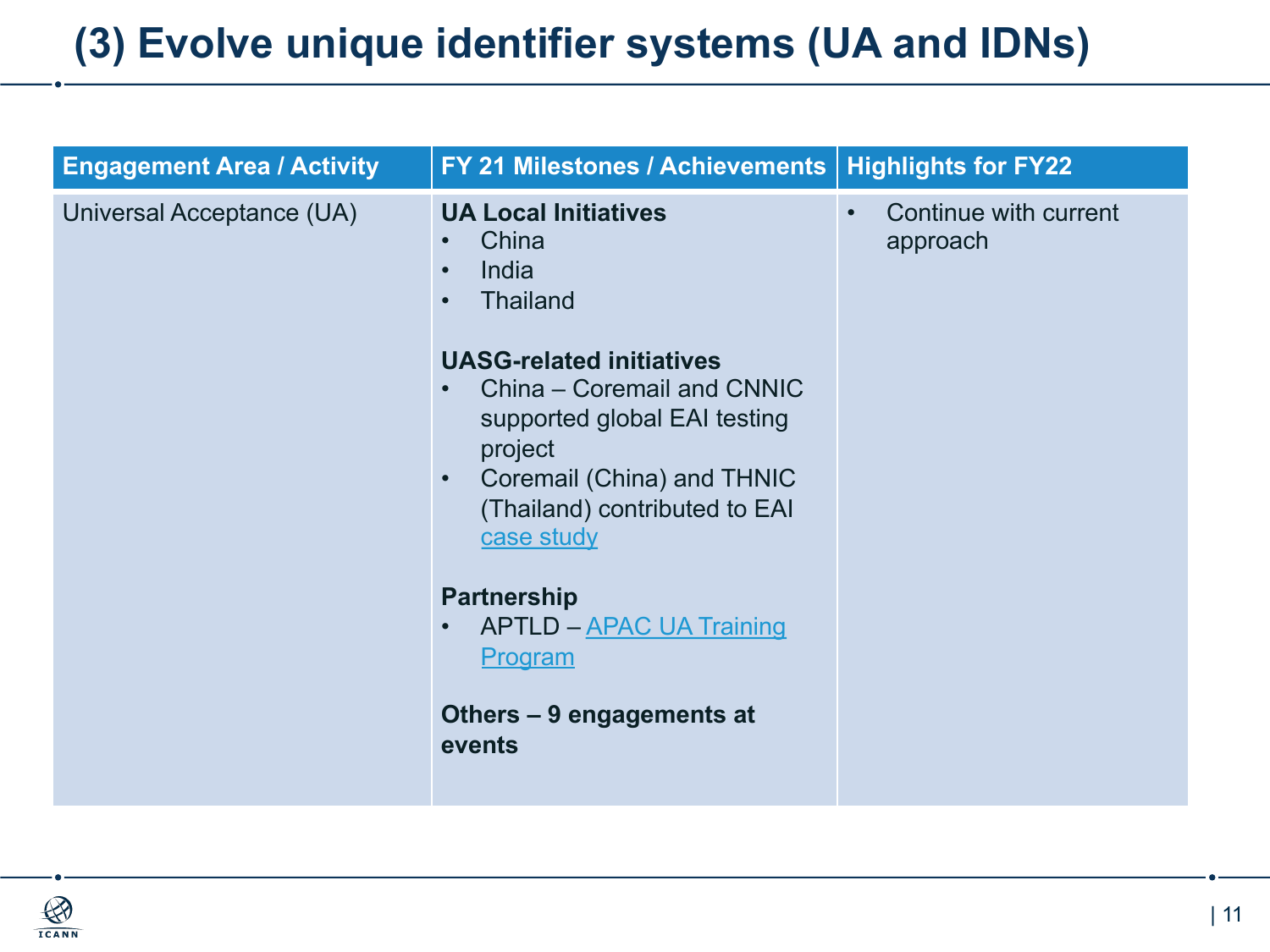#### **(3) Evolve unique identifier systems (UA and IDNs 2)**

| <b>Engagement Area / Activity</b> | <b>FY 21 Milestones / Achievements</b>                                                                                                                                                                                                                                                                                                                             | <b>Highlights for FY2</b>                |
|-----------------------------------|--------------------------------------------------------------------------------------------------------------------------------------------------------------------------------------------------------------------------------------------------------------------------------------------------------------------------------------------------------------------|------------------------------------------|
| Support IDN policy work           | ccPDP4- (de-)selection of IDN<br><b>ccTLD Strings PDP</b><br>7/14 (i.e. 50%) working group<br>members from APAC;<br>3/14 participants from APAC<br>Root Zone (RZ) LGR:<br>(i) $RZ$ -LGR-4 published<br>(includes Chinese and Bangla<br>scripts)<br>(ii) Korean RZ-LGR proposal<br>finalised<br>Second level reference LGR for<br><b>Sinhala script</b> - published | Continue with c<br>$\bullet$<br>approach |

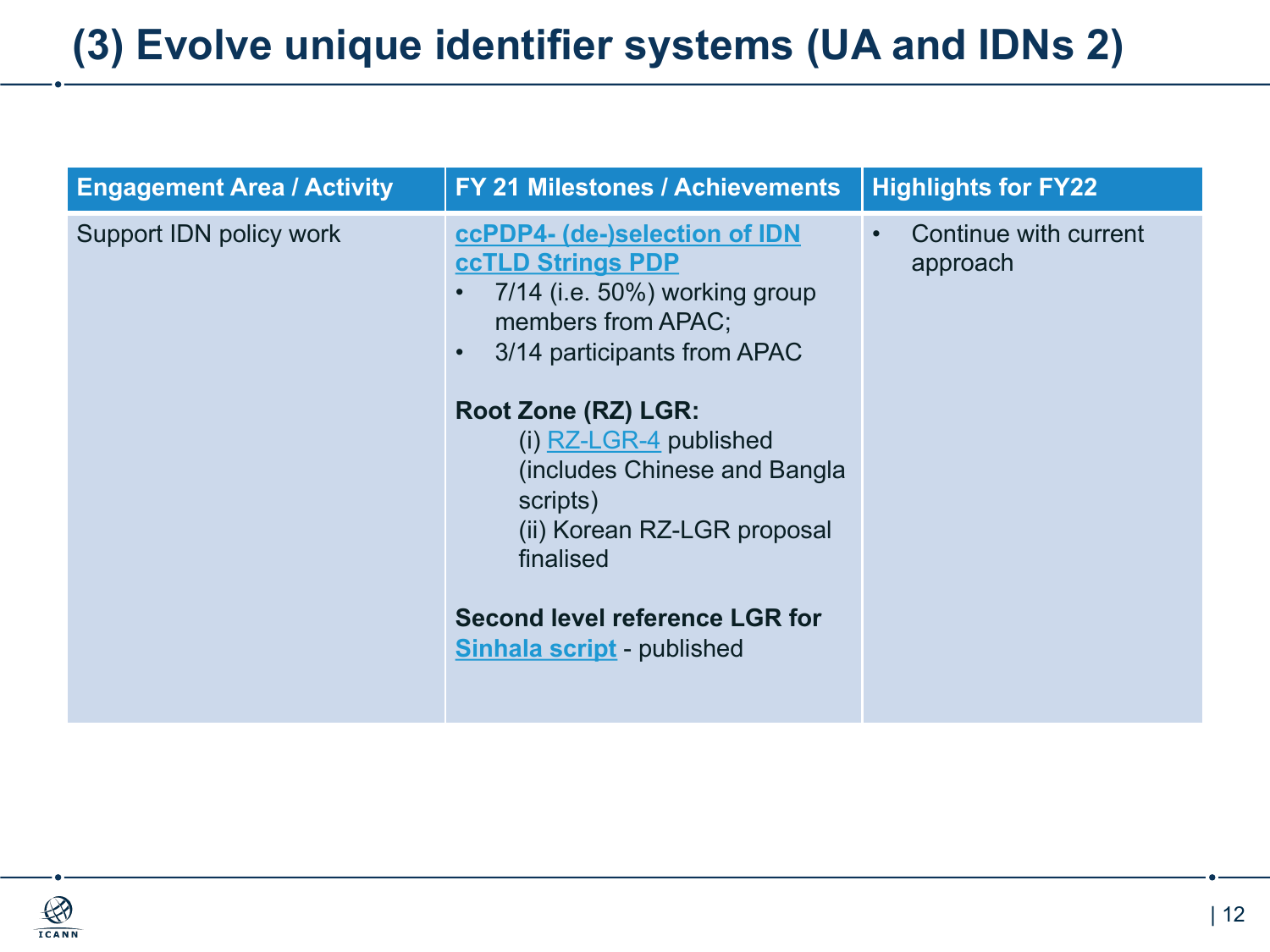| <b>Engagement Area / Activity</b>                                                                                | <b>FY 21 Milestones / Achievements</b>                                                                                                                                                                                                                                                                                                  | <b>Highlights for FY22</b>        |
|------------------------------------------------------------------------------------------------------------------|-----------------------------------------------------------------------------------------------------------------------------------------------------------------------------------------------------------------------------------------------------------------------------------------------------------------------------------------|-----------------------------------|
| <b>Communication / Raise</b><br>awareness of new technologies<br>and their potential impact on the<br><b>DNS</b> | Six local / regional dialogue / fora<br>Topics covered include 5G, DoH /<br>$\bullet$<br>DoT, Technical IG.<br>APrIGF2020 - session<br>$\bullet$<br>discussed possible impacts of<br>new technologies on the single<br>and global Internet<br>ISOC-JP webinar - discussed<br>$\bullet$<br>policy implications of using<br>encrypted DNS | Continue with current<br>approach |

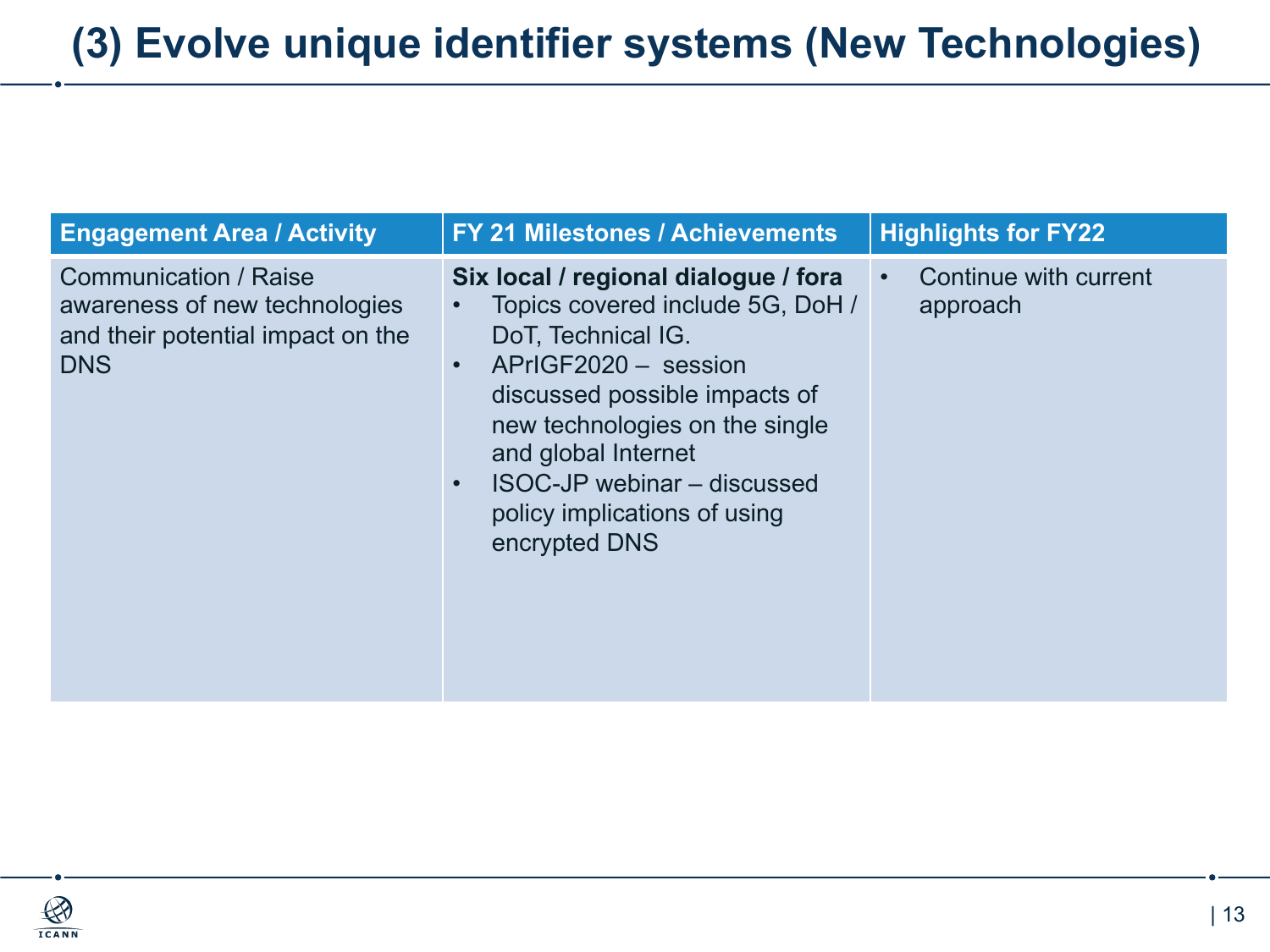#### **(4) Address geopolitical issues impacting ICANN's mission**

| <b>Engagement Area / Activity</b>                                                                | <b>FY 21 Milestones / Achievements</b>                                                                                                                                                                                                                                                                                                                                                                                                                                                       | <b>Highlights for FY22</b>                                                                                                             |
|--------------------------------------------------------------------------------------------------|----------------------------------------------------------------------------------------------------------------------------------------------------------------------------------------------------------------------------------------------------------------------------------------------------------------------------------------------------------------------------------------------------------------------------------------------------------------------------------------------|----------------------------------------------------------------------------------------------------------------------------------------|
| Detect and monitor legislative<br>initiatives that could impact<br>ICANN's mission or operations | <b>Legislation on radar:</b><br><b>China's Draft Personal Information</b><br>$\bullet$<br><b>Protection Law</b><br><b>China's Draft Data Security</b><br>$\bullet$<br><b>Administration Measures</b><br>Sri Lanka's Draft Personal Data<br>$\bullet$<br><b>Protection Bill</b><br>India's IT Rules 2021<br>$\bullet$<br>Vietnam's Draft Personal Data<br>$\bullet$<br><b>Protection Decree</b><br>Japan's Amendments to the<br>$\bullet$<br><b>Protection of Personal Information</b><br>Act | Continue with current<br>$\bullet$<br>approach<br>Continue to explore<br>$\bullet$<br>strengthening network with<br>regional community |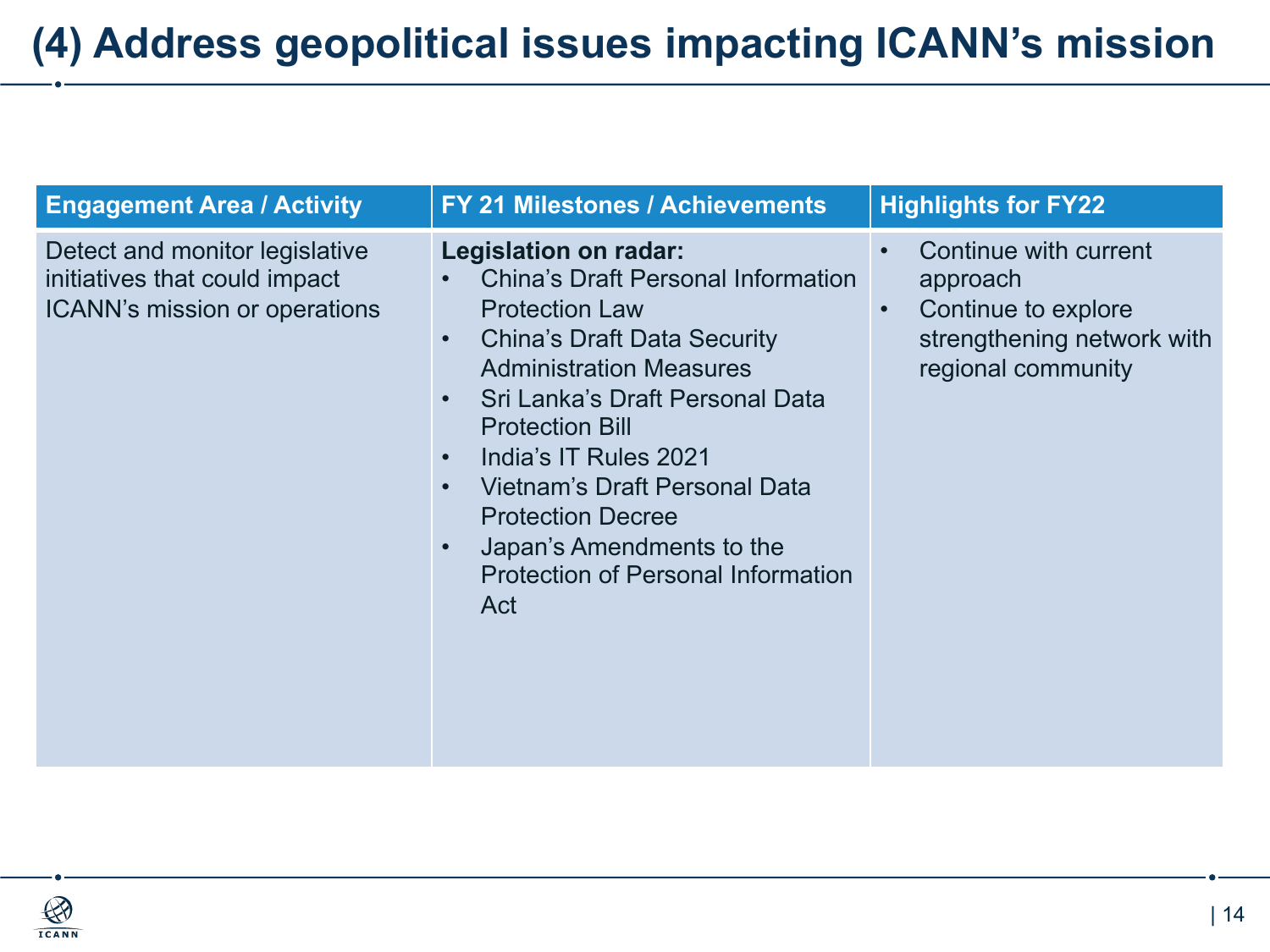| <b>Engagement Area / Activity</b>                                                                       | <b>FY 21 Milestones / Achievements</b>                                                                                                                                                                                                                                                                                                                                                                                                                                                                      | <b>Highlights for FY22</b>        |
|---------------------------------------------------------------------------------------------------------|-------------------------------------------------------------------------------------------------------------------------------------------------------------------------------------------------------------------------------------------------------------------------------------------------------------------------------------------------------------------------------------------------------------------------------------------------------------------------------------------------------------|-----------------------------------|
| Inform about the Internet's unique<br>identifier systems, and ICANN's<br>role in the Internet ecosystem | 14 local / regional Internet<br><b>Forum/conferences. Highlights</b><br>include:<br>APRICOT2021 - ICANN CEO<br>Göran Marby gave a keynote<br>speech on the topic of<br>"Navigating the Post-Pandemic<br>World as an Internet<br>Community", focusing on<br><b>ICANN's technical remit and</b><br><b>Technical IG</b><br><b>ICANN APAC-TWNIC</b><br>$\bullet$<br>Engagement Forum - raised<br>awareness of ICANN's role in the<br>Internet ecosystem in relation to<br>the Forum's theme of<br>cybersecurity | Continue with current<br>approach |